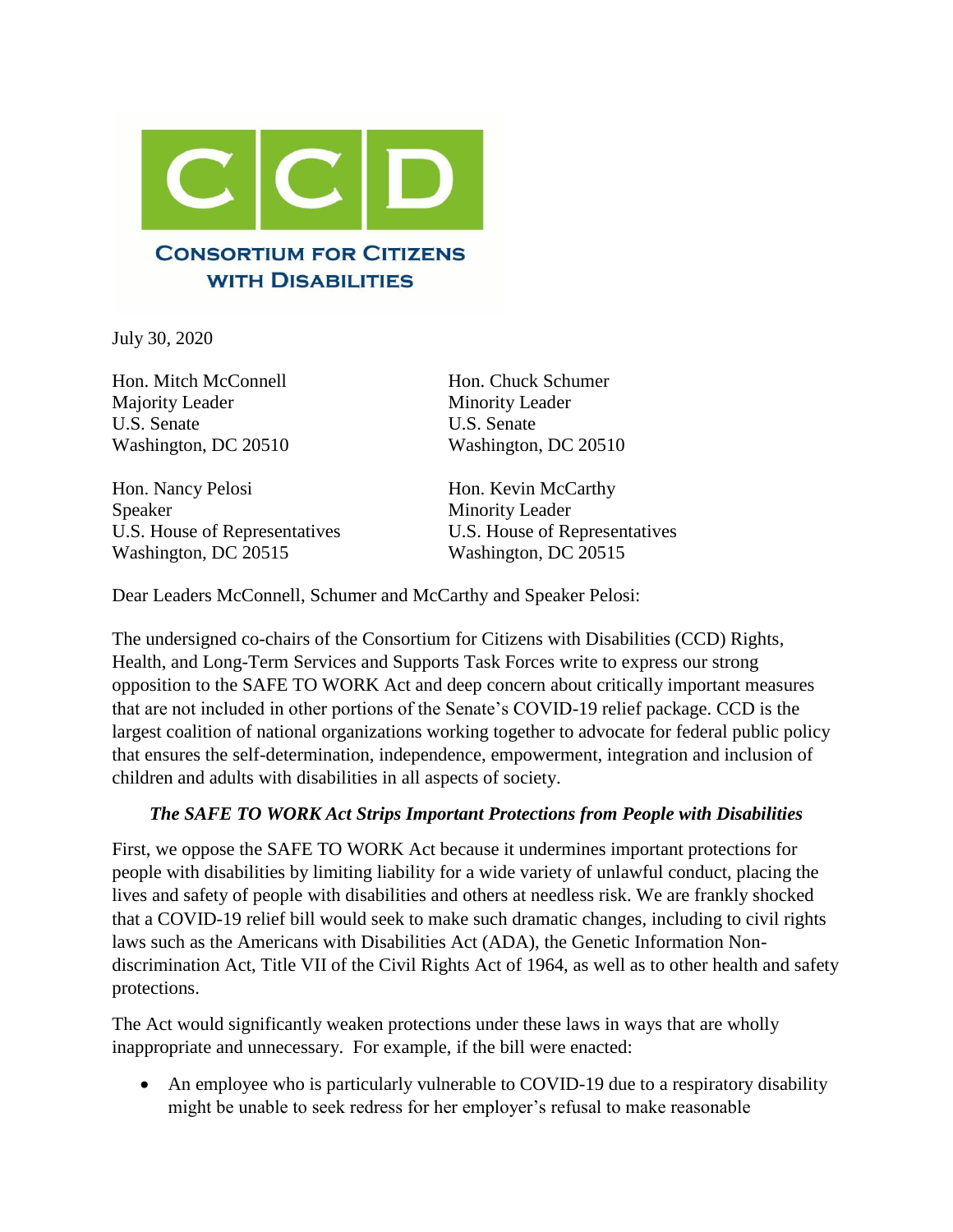accommodations to enable her to work remotely even if doing so would not interfere with her ability to perform her job, if the employer merely "explored options to comply" with CDC guidance;

- The families of nursing facility residents who contracted and died from COVID-19 due to a facility's failure to take basic safety measures to protect residents might be unable to obtain relief if the nursing facility said that it failed to take these safety measures due to a staff shortage, even if the shortage was caused by the nursing facility;
- A blind college student who chose to take an online version of a course for safety reasons rather than attending in person might find himself without recourse if the college refused to provide a screen-reader or other effective accommodation and instead offered only to have another student explain material once a month.

Not only would the SAFE TO WORK Act cause great harm; it is also unnecessary. The ADA and other civil rights laws, for example, already take into account the needs of employers and other covered entities and provide them with appropriate protections for the types of situations that this bill purports to address. Further, the Equal Employment Opportunity Commission has issued [guidance](https://www.eeoc.gov/wysk/what-you-should-know-about-covid-19-and-ada-rehabilitation-act-and-other-eeo-laws) on the ADA and COVID-19, clarifying a wide range of measures that employers are permitted to take to keep workplaces safe during the pandemic. It is unacceptable that people with disabilities, older adults, people of color, and others should be stripped of civil rights and other protections that are more important than ever during the COVID-19 pandemic.

## *The Senate's COVID-19 Package Fails to Include Key Measures Needed to Save Disabled Lives*

Second, we are extremely concerned that a number of measures essential to the safety and wellbeing of people with disabilities are not part of the current Senate package. We have written previously to highlight measures we believe must be included, but we highlight below two key items that are essential to save disabled lives:

**(1) Expanding home and community-based services to enable people with disabilities to avoid placement in dangerous institutions:** The HEROES Act passed by the House contained crucial provisions authorizing enhanced federal Medicaid reimbursement rates for home and community-based services for people with disabilities and older adults. These provisions are key to expand the availability of these services that enable people with disabilities and older adults to stay safe in their own homes and communities and out of institutions and to transition out of institutions back to the community. In addition to concerns about overreliance on institutional settings in violation of the Americans with Disabilities Act and the Supreme Court's *Olmstead* decision, the pandemic has ravaged institutional settings, jeopardizing the health and lives of millions of people with disabilities and older adults. As you are aware, more than forty percent of the nation's deaths from COVID-19 have been people with disabilities and older adults living in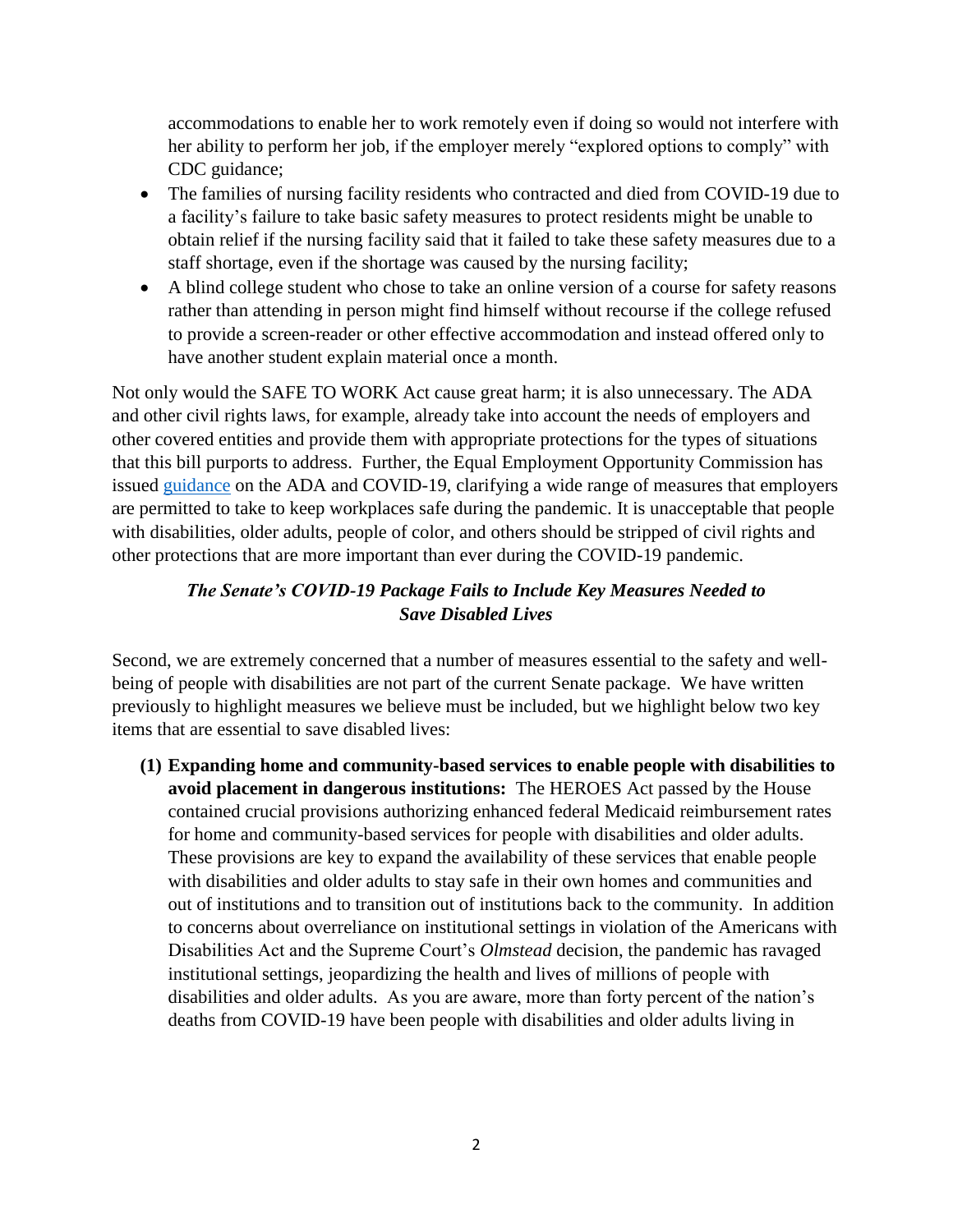nursing homes and other congregate settings.<sup>1</sup> Without reducing the census of these facilities, it is virtually impossible to implement adequate safety measures.

Expanding home and community-based services is a crucial step needed to address these concerns. Ensuring that community service providers have sufficient PPE, telehealth equipment and training are also critical, as is ensuring that housing subsidies are allocated for people with disabilities transitioning out of or diverted from institutions. The HEROES Act provisions, with the inclusion of "behavioral health services authorized under paragraph  $(13)$  of Section 1905 $(a)$ " to clarify the intent to cover all community mental health and substance use disorder services, would go a long way in accomplishing these goals.

In addition to the specific enhanced rates for home and community-based services, we urge you to support the 14 percentage point general Federal Medical Assistance Percentage (FMAP) increase included in the HEROES Act, while continuing maintenance of effort (MOE) protections such as those included in the Families First Act. As states face budget crises, they are responding by making cuts to Medicaid, particularly for optional services like HCBS, even as enrollment increases due to high unemployment. Due to increased costs across their Medicaid programs, states are already cutting benefit rates for providers of HCBS and behavioral health services, or delaying long-planned and necessary rate increases. During a pandemic, federal Medicaid funding must increase across the board to maintain the stability of the program. While a general FMAP enhancement is not a substitute for the dedicated funding stream offered by the targeted FMAP enhancement also included in the HEROES Act, it remains a necessary ingredient.

**(2) Data Collection:** We need to understand and respond to the way that COVID-19 is disproportionately impacting people with disabilities and older adults, particularly Black, Latinx, Indigenous and other people of color. Therefore, it is tremendously important that the legislation require data collection and reporting of numbers and rates of COVID-19 testing, numbers and rates of hospitalizations, numbers and rates of intensive care admissions, and numbers and rates of deaths associated with COVID 19 in the following settings: nursing homes, psychiatric hospitals, intermediate care facilities for individuals with intellectual and developmental disabilities, and assisted living facilities (including any licensed, registered, certified, listed, or state-regulated residence, managed residential community, building, or part of a building that provides, or contracts to provide, housing with supportive services on a continuing basis to one or more older adults or individuals with mental health, developmental, or physical disabilities who are unrelated to the owner or operator, with "supportive services" including supervision of residents along with some level of personal care and services, such as assistance with activities of daily living or instrumental activities of daily living). This information should include race, ethnicity,

 $\overline{a}$ 

<sup>1</sup> Marisa Kwiatkowski et al., *'A national disgrace': 40,600 deaths tied to US nursing homes*, U.S.A. Today, June 1, 2020, [https://www.usatoday.com/story/news/investigations/2020/06/01/coronavirus](https://www.usatoday.com/story/news/investigations/2020/06/01/coronavirus-nursing-home-deaths-top-40-600/5273075002/)[nursing-home-deaths-top-40-600/5273075002/.](https://www.usatoday.com/story/news/investigations/2020/06/01/coronavirus-nursing-home-deaths-top-40-600/5273075002/)